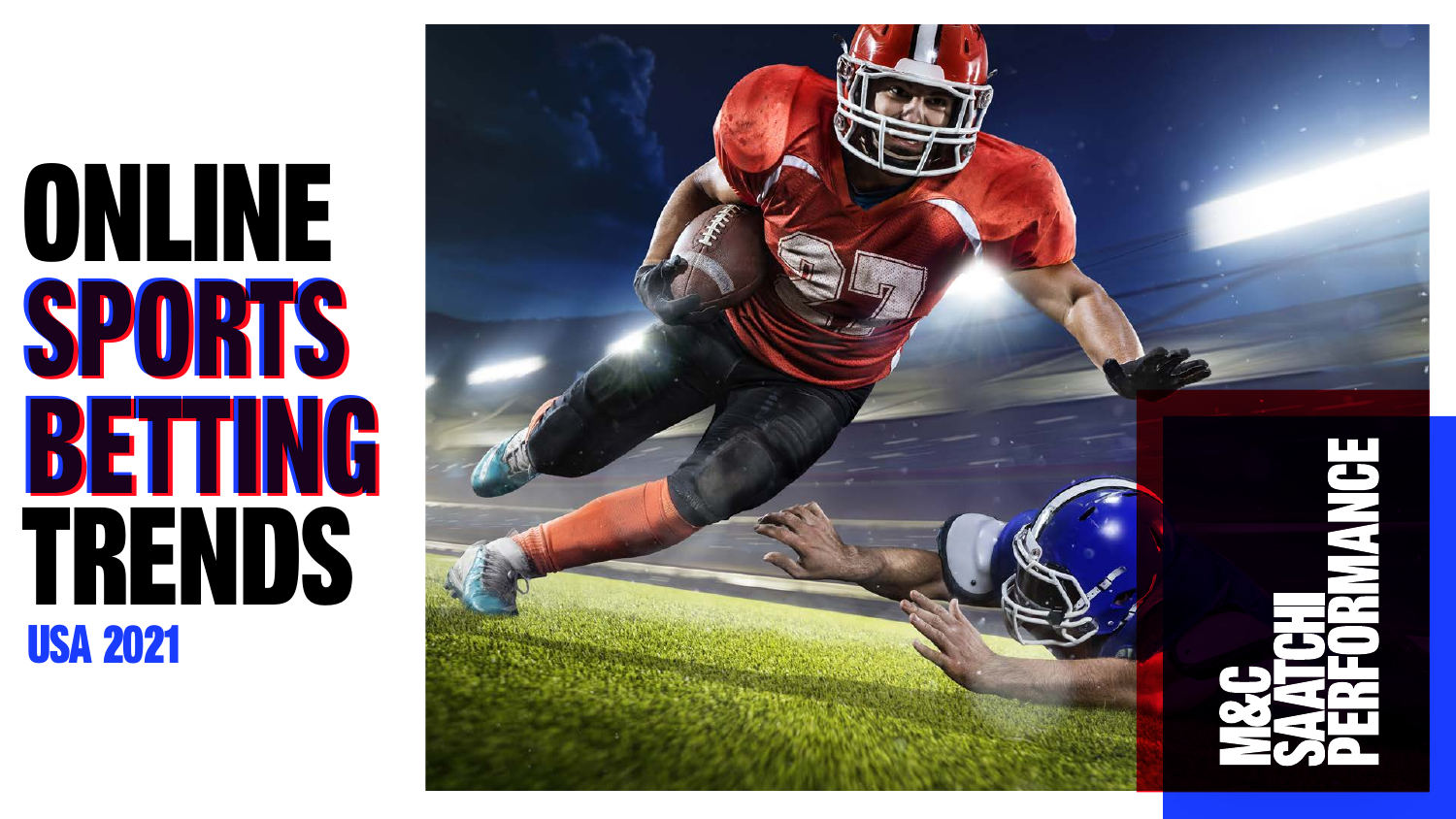

# KEY INSIGHTS

Online sports betting saw sustained growth in 2020 despite COVID related suspensions of live sports early in the year.

Legal sports betting garnered an alltime high of \$1.5 billion in revenue in 2020, up 69% year-over-year as reported by the American Gaming Association.



### Fanduel & DraftKings sportsbooks are the biggest players in the market; both brands remain in close competition.

Fanduel Sportsbook leads iOS downloads and DraftKings Sportsbook leads iOS active usage. Fanduel ranked #1 in the sports category in the days leading up to the 2021 Super Bowl.



online betting audiences in the United states are adventurous and willing to take risks for financial benefit.\*

\*Click here to read disclair

The majority of American bettors are young males who belong to high-income segments. Soccer and football are the most followed sports, and the NFL and NBA are the most followed sports leagues among them.



As legalization of sports betting spreads across the country and bettors look for legal sports betting options, online sportsbooks have been increasingly gaining popularity in the United States.

### THE FUTURE OF LEGAL SPORTS BETTING IN THE UNITED STATES LOOKS BRIGHT IN 2021

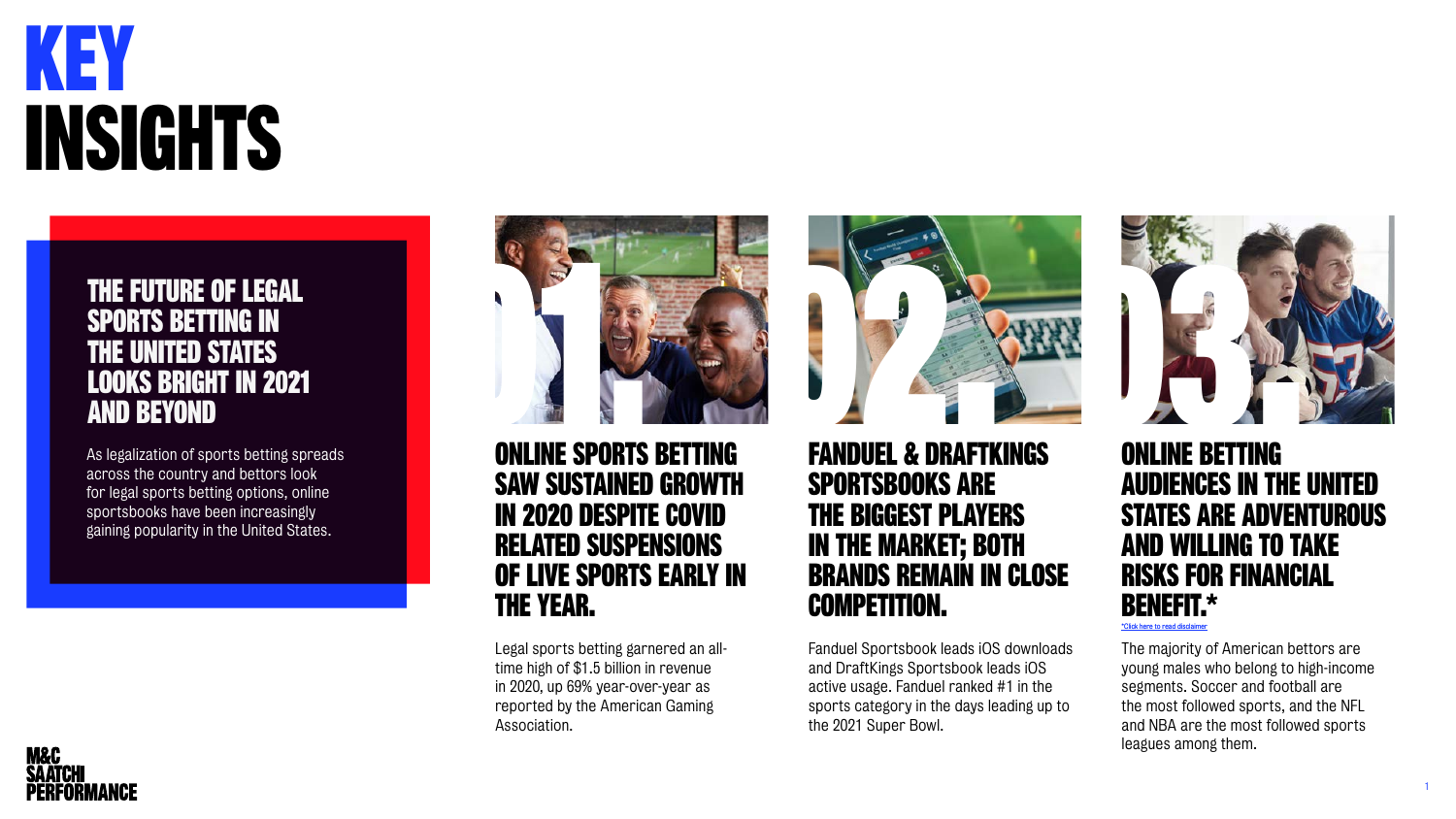

### CONTINUES TO GROW IN 2021 SPORTS BETTING LEGALIZATION IN THE UNITED STATES





States where single-game sports betting is legally offered to consumers through retail and/ or online sportsbooks (21 states + DC)

States where there's no legislation/ dead legislation

### OF ADULT AMERICANS ARE EITHER CURRENT or potential sports bettors

### SPORTS BETTING ACTIVITY

States that have authorized sports betting but are not yet operational (6 states)

Jurisdictions where bills to legalize single-game sports betting have been pre-filed/introduced in the state legislature or where a voter referendum is scheduled as of 2021 (13 states)

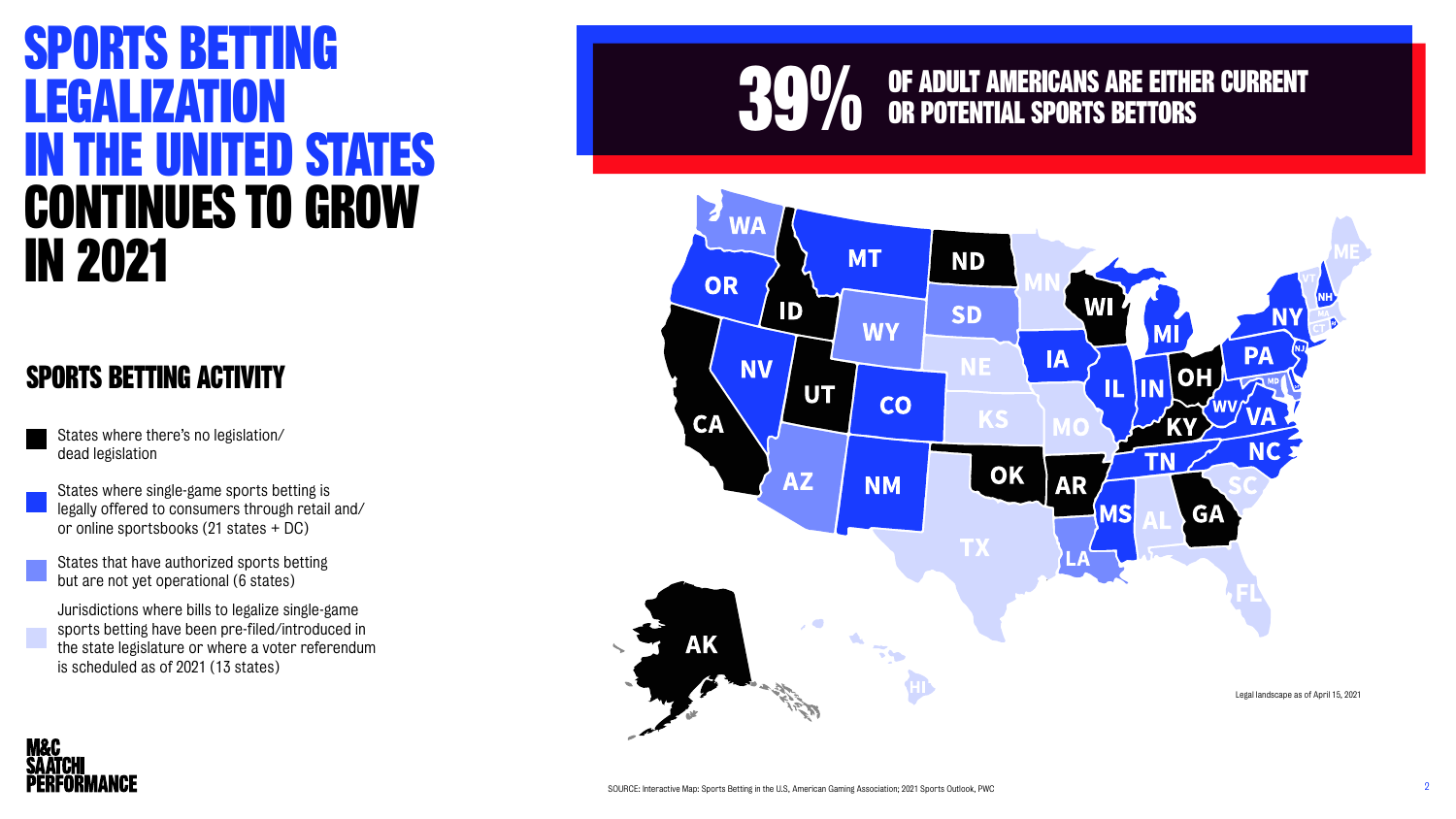SOURCE: The US Sports Betting Race is on – and many marketers want a piece of the action, AdAge Jan 14, 2021 3

Americans placed nearly \$35 billion on sports bets in 2020.



90% of all sports betting revenue comes from online sources.



DraftKings and FanDuel together comprise roughly 80% of the U.S. market.

Of Super Bowl bettors, 65% say it is important for themselves personally to use a legal, regulated sportsbook for their bets.

Super Bowl bettors said they will bet with online sportsbooks this year, up 63% YoY.

Americans said they will place a bet online during March Madness 2021, up 206% from 2019.

Of fans said they followed college basketball more closely this season, with 70% of those following more closely attributing their increased attention to the increased availability of sports betting.







### AMERICANS EMBRACE ONLINE SPORTSBOOKS. SPORTS BETTING CONTRIBUTES TO INCREASED ATTENTION AMONG AUDIENCES



SOURCE: 2021 March Madness Wagering Estimates, Super Bowl LV Wagering Estimates, American Gaming Association Note: Estimates are based on surveys conducted prior to the 2021 Superbowl and March Madness



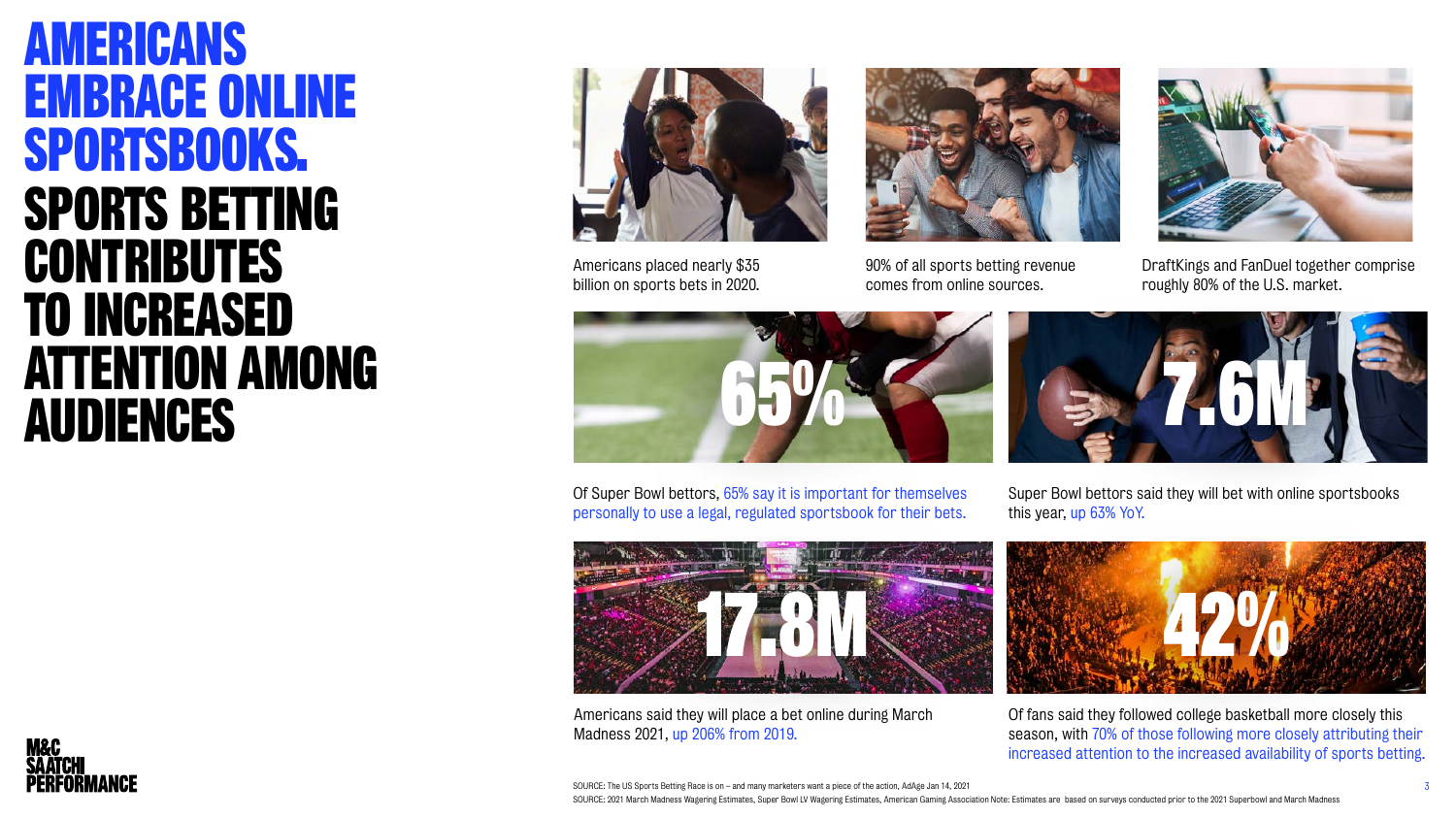4

Legal sports betting revenue in 2020 VoY increase in legal sports betting revenue 2020

| <b>THE PANDEMIC</b> |    |
|---------------------|----|
| LED TO A            | 50 |
| DECREASE IN         |    |
| ONLINE BETTING      | 45 |
| IN EARLY 2020.      | 40 |
|                     | 35 |
| HOWEVER THE         | 30 |
| <b>CATEGORY HAS</b> | 25 |
|                     | 20 |
| RECOVERED AND       | 15 |
| <b>HAS THRIVED</b>  | 10 |
| SINGE THEN          |    |
|                     |    |



% of audience that visited an online casino, gambling, betting or lottery services



### Q1 2019 Q2 2019 Q3 2019 Q4 2019 Q1 2020 Q2 2020 Q3 2020 Q4 2020

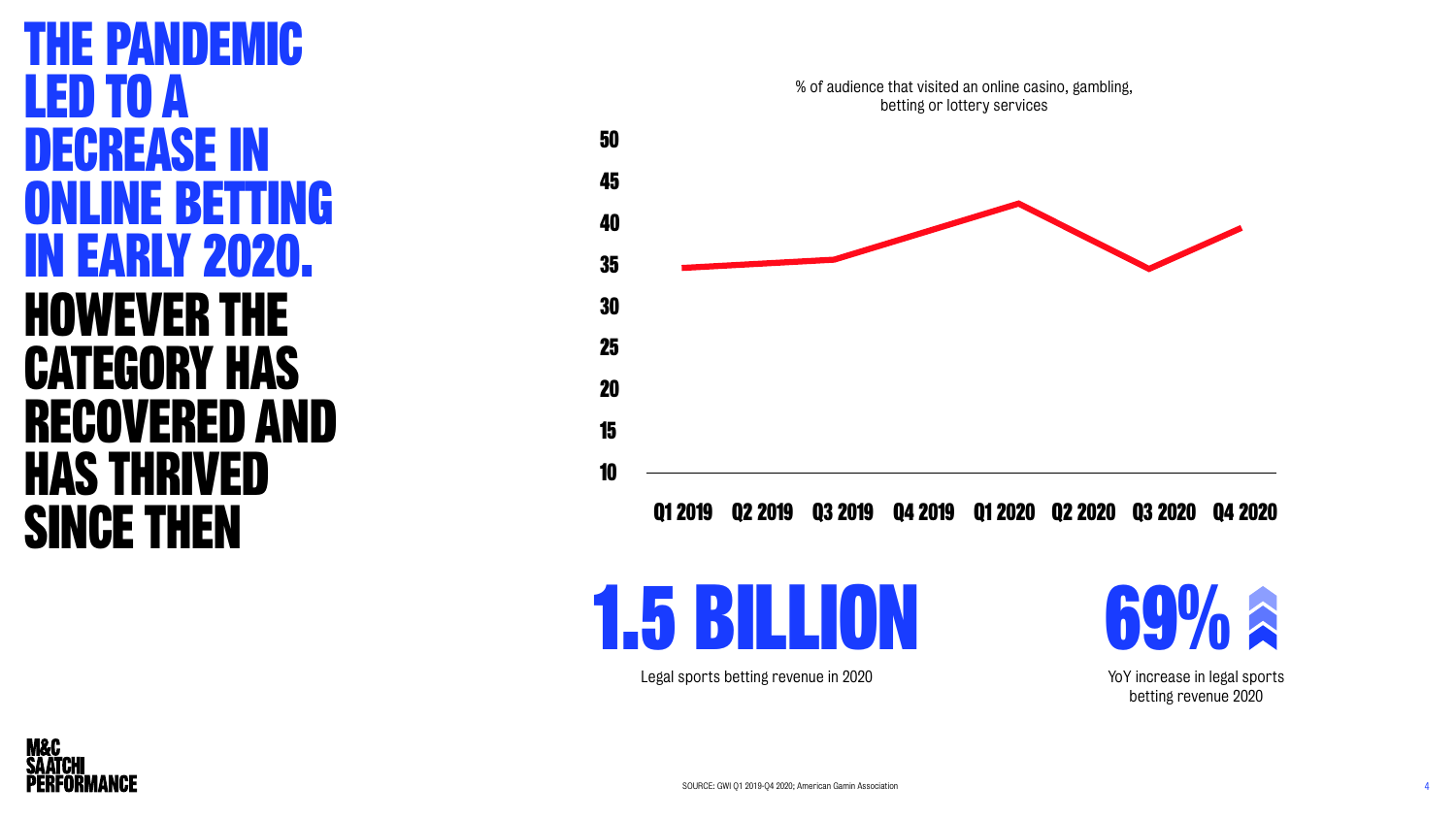5

# MAJORITY OF BETTORS ARE MALE, YOUNG, HIGH INCOME, FULL TIME WORKERS







| <b>NEW YORK</b>    | 9% |
|--------------------|----|
|                    | 5% |
| <b>ILLINOIS</b>    |    |
| <b>PENNSYVANIA</b> | 3% |
|                    |    |

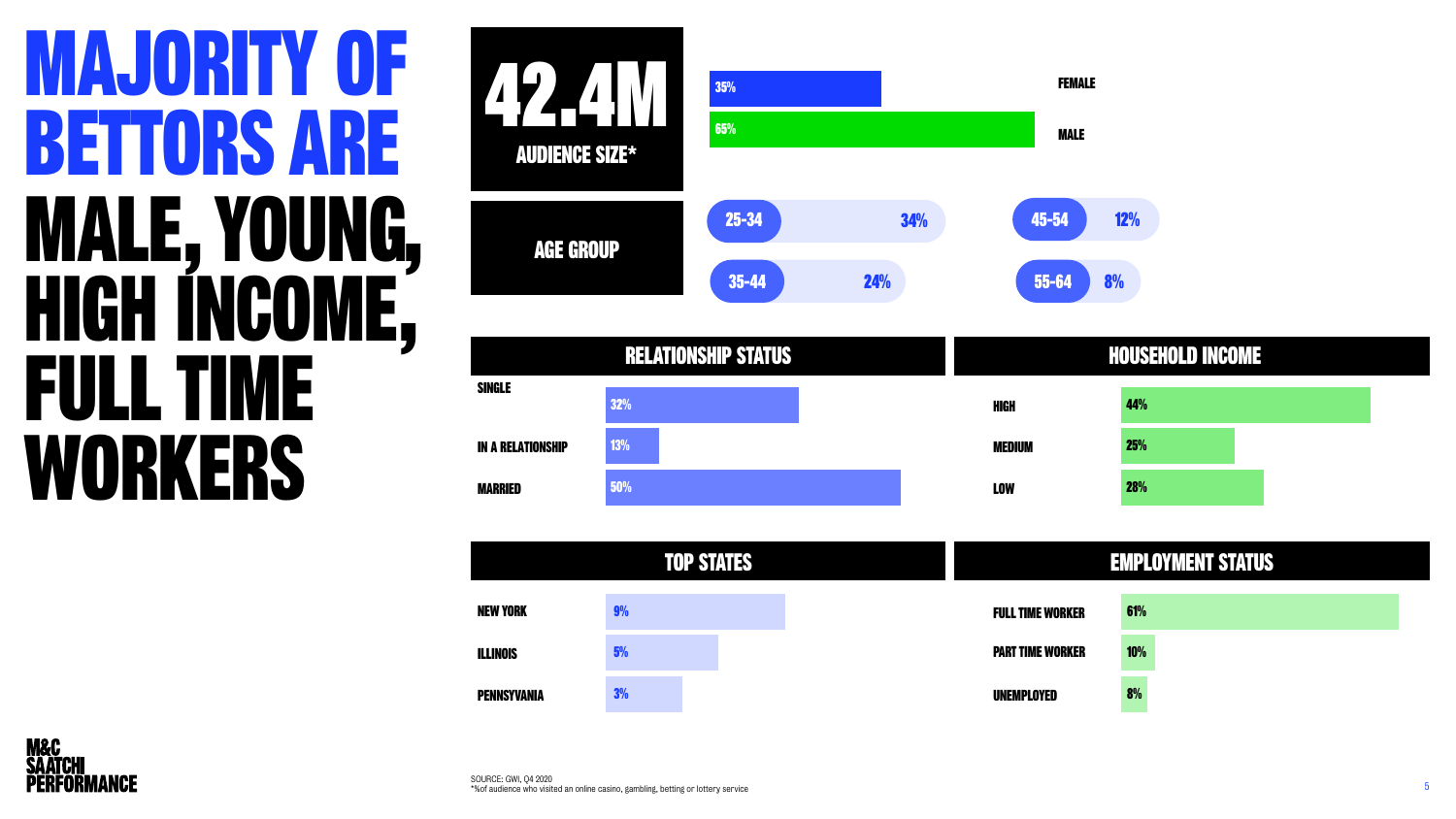

# THE BETTING AUDIENCE IN THE USA

### THE ONLINE BETTING AUDIENCE IN THE UNITED STATES ARE ADVENTUROUS & WILLING TO TAKE RISKS\*

i am adventorous

Being successful is important to me

**i am confident 67%** 





| <b>MUSIC</b>            | 56% | <b>TELEVISION</b>    | 51%        |
|-------------------------|-----|----------------------|------------|
| <b>TECHNOLOGY</b>       | 54% | <b>COOKING</b>       | 49%        |
| <b>Food &amp; Drink</b> | 53% | <b>PLAYING SPORT</b> | <b>47%</b> |





% of the online betting audience in the United States who agree to the following statements.





music

[\\*Click here to read disclaimer](#page-12-0)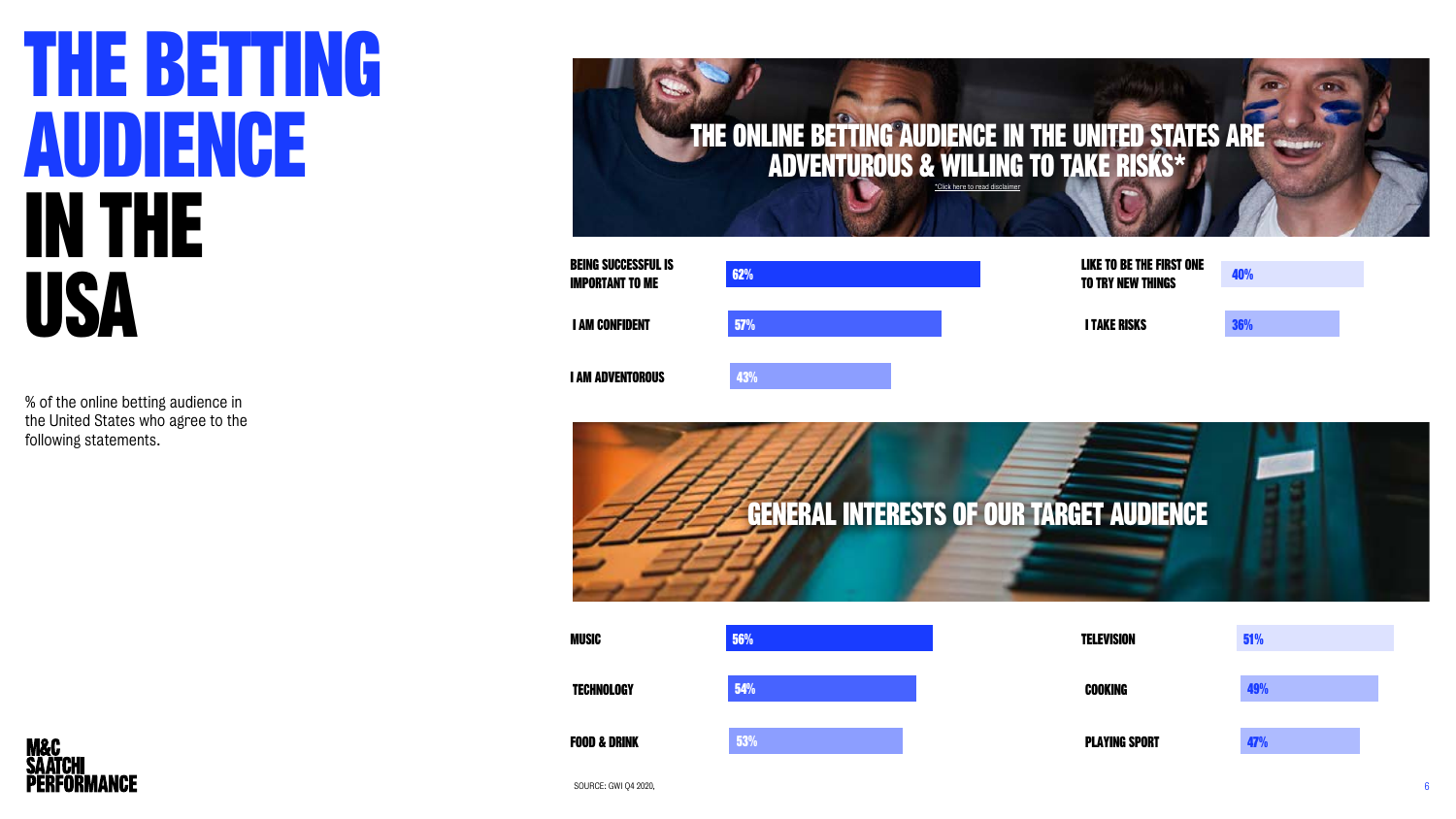7

Sports watched on Broadcast TV

**SOCCER** 

### Sports regularly followed, watched or interested in



| <b>31%</b> |  |  |
|------------|--|--|
| <b>29%</b> |  |  |
| <b>29%</b> |  |  |

# soccer basketball basketball and the second service of the service of the service basketball base of the basketball basketball baseball baseball baseball baseball baseball baseball baseball baseball baseball baseball baseball american football american football and the second series of the series of the series of the series of the series of the series of the series of the series of the series of the series of the series of the series of the ser

### SPORTS WATCHED ONLINE SPORTS WATCHED IN PERSON

| <b>SOCCER</b>            | 52%        | <b>SOCCER</b>            | <b>44%</b> | <b>BASKETBAL</b>  |
|--------------------------|------------|--------------------------|------------|-------------------|
| <b>AMERICAN FOOTBALL</b> | 42%        | <b>BASKETBALL</b>        | 31%        | <b>BASEBALL</b>   |
| <b>BASKETBALL</b>        | 40%        | <b>AMERICAN FOOTBALL</b> | 30%        | <b>AMERICAN</b>   |
| <b>BASEBALL</b>          | <b>29%</b> | <b>BASEBALL</b>          | 20%        | <b>SOCCER</b>     |
| <b>TENNIS</b>            | <b>21%</b> | <b>TENNIS</b>            | 17%        | <b>SWIMMING</b>   |
| <b>GOLF</b>              | <b>20%</b> | <b>GOLF</b>              | <b>16%</b> | <b>TENNIS</b>     |
| <b>BOXING</b>            | <b>19%</b> | <b>BOXING</b>            | 15%        | <b>ICE HOCKEY</b> |
| <b>ICE HOCKEY</b>        | 17%        | <b>SWIMMING</b>          | 15%        | <b>BOXING</b>     |
| <b>SWIMMING</b>          | 17%        | <b>MOTOR SPORTS</b>      | 14%        | <b>GOLF</b>       |
| <b>MOTOR SPORTS</b>      | <b>16%</b> | <b>CYCLING</b>           | 13%        | <b>CYCLING</b>    |

american Football

| <b>CCER</b>                    |
|--------------------------------|
| <b><i>\Sketball</i></b>        |
| <b><i>MERICAN FOOTBALL</i></b> |
| <b><i>SEBALL</i></b>           |
| <b>NNIS</b>                    |
| )LF                            |
| <b>XING</b>                    |
| Vimming                        |
| DTOR SPORTS                    |
| <b>CLING</b>                   |

**BASKETBALL** 

**BASEBALL** 

| 52%        |  | <b>SOCCER</b>            | 44%        | <b>BASKETBALL</b>        | <b>10%</b>        |
|------------|--|--------------------------|------------|--------------------------|-------------------|
| 42%        |  | <b>BASKETBALL</b>        | 31%        | <b>BASEBALL</b>          | 9%                |
| 40%        |  | <b>AMERICAN FOOTBALL</b> | 30%        | <b>AMERICAN FOOTBALL</b> | 9%                |
| <b>29%</b> |  | <b>BASEBALL</b>          | 20%        | <b>SOCCER</b>            | 9%                |
| 21%        |  | <b>TENNIS</b>            | 17%        | <b>SWIMMING</b>          | 6%                |
| <b>20%</b> |  | <b>GOLF</b>              | <b>16%</b> | <b>TENNIS</b>            | 5%                |
| <b>19%</b> |  | <b>BOXING</b>            | <b>15%</b> | <b>ICE HOCKEY</b>        | 4%                |
| 17%        |  | <b>SWIMMING</b>          | <b>15%</b> | <b>BOXING</b>            | 4%                |
| 17%        |  | <b>MOTOR SPORTS</b>      | <b>14%</b> | <b>GOLF</b>              | $4\%$             |
| 16%        |  | <b>CYCLING</b>           | 13%        | <b>CYCLING</b>           | $\frac{4\%}{4\%}$ |





SOURCE: GWI Zeitgeist: Jan 2021

### SOCCER AND FOOTBALL ARE THE MOST FOLLOWED AND THE MOST WATCHED SPORTS ON BROADCAST TELEVISION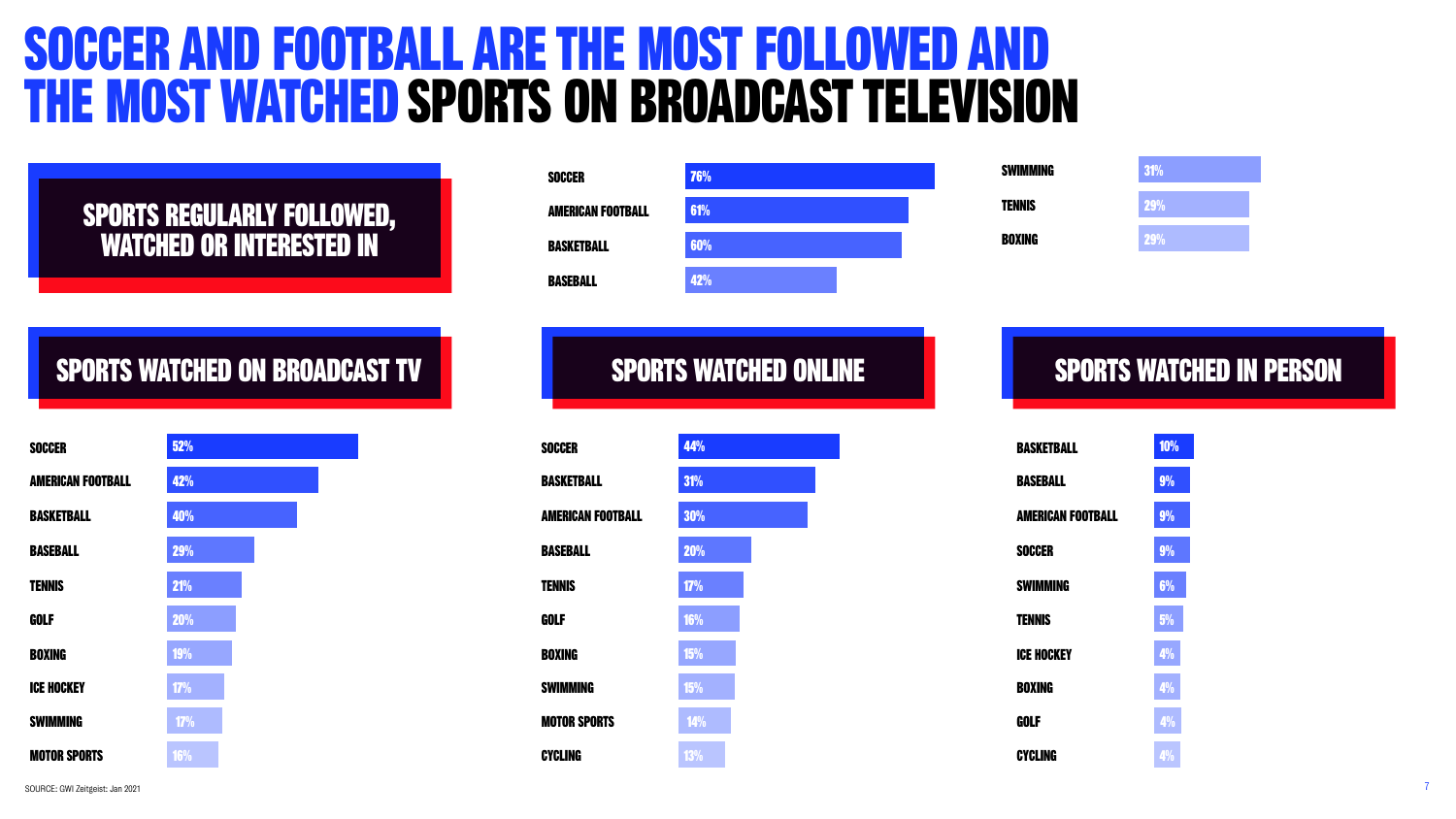

### Top followed/ interested in sports events/leagues

### Top sports events/leagues watched on Broadcast TV

### Top sports events/leagues watched online



| 53%        |  |  |
|------------|--|--|
| 48%        |  |  |
| 42%        |  |  |
| 39%        |  |  |
| 30%        |  |  |
| 30%        |  |  |
| 29%        |  |  |
| <b>22%</b> |  |  |
| <b>20%</b> |  |  |

### **FL AND THE NBA ARE MOST POPULAR LEAGUES** AMONG AMERICAN BETTORS

uefa champion league

national basketball association (nba)

national hockey league

us open (tennis)

summer olympics

**FIFA WORLD CUP** 

winter olympics

major league baseball (MLB)







# 29% Follow more than 11 sports events/leagues

FIFA World cup

summer olympics

major league baseball (MLB)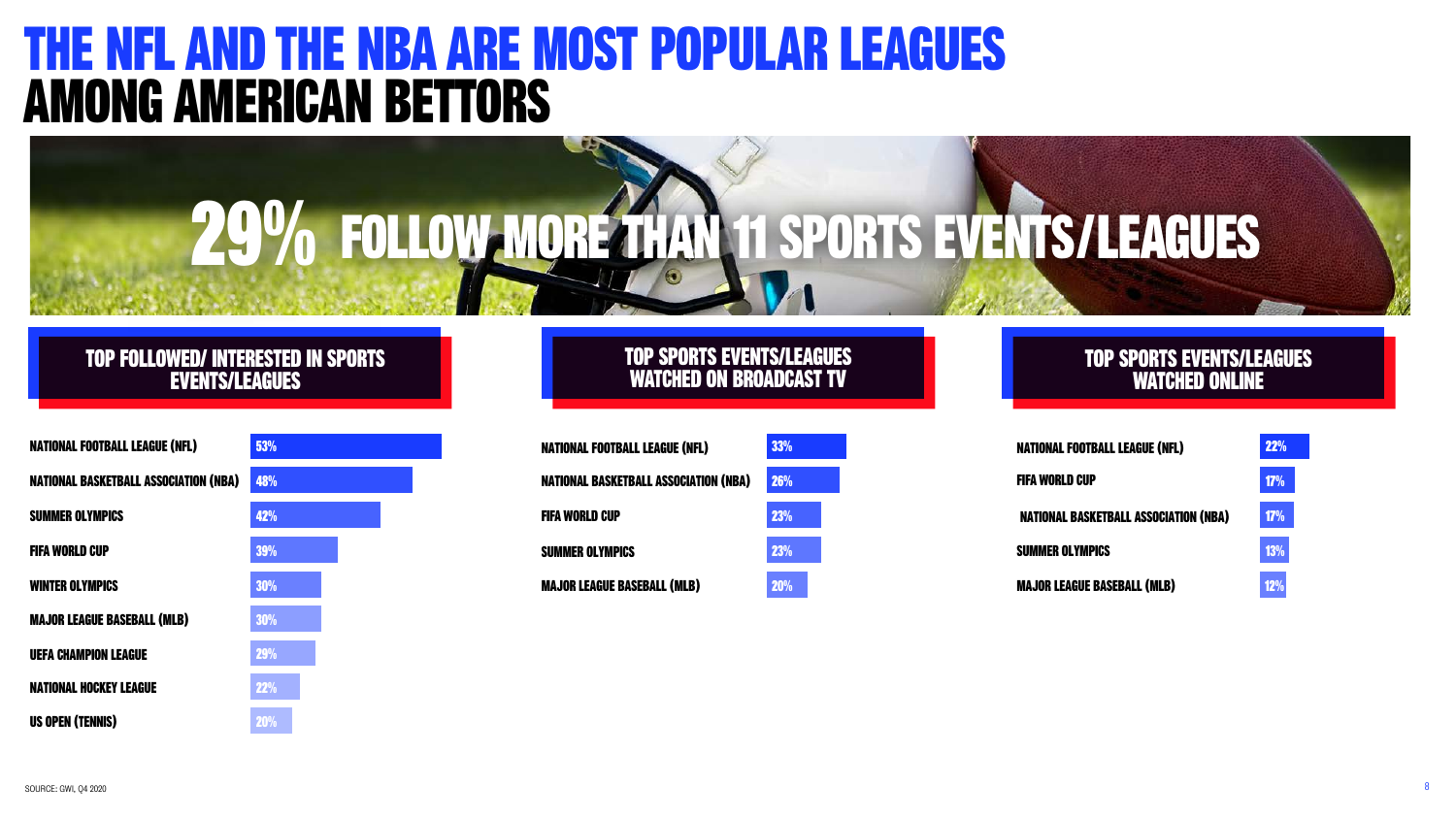





### THE BETTING AUDIENCE SPEND MORE TIME ON SOCIAL **PLATFORMS THAN THE AVERAGE AMERICAN UNITED REPARTION CONSTRUCTS AND All internet us**





SOURCE: GWI, Q4 2020

% shows the reach; how many people in your Audience have agreed to a statement or used a particular platform in the past mont

Audience who visited an online casino, betting or lottery service

All internet users in the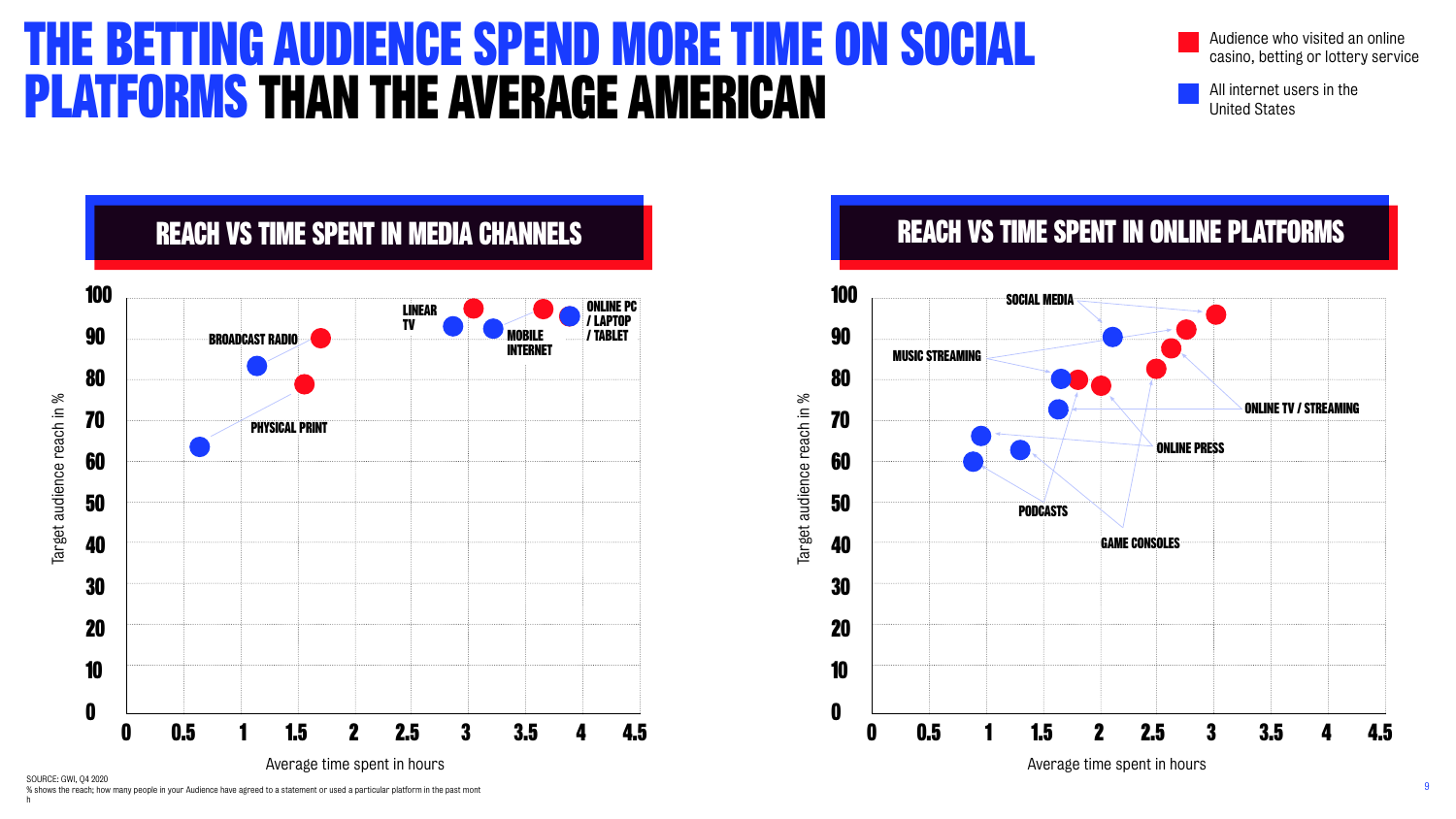

### top websites and apps Top entertainment platforms Top Top social media platforms



### L MEDIA AND ONLINE SHOPPING PLATFORMS PROVIDE HIGH REACH AMONG THE ONLINE BETTING AUDIENCE





| <b>NETFLIX</b>            |
|---------------------------|
| <b>YOUTUBE</b>            |
| <b>HULU</b>               |
| <b>AMAZON PRIME VIDEO</b> |
| <b>SPOTIFY</b>            |



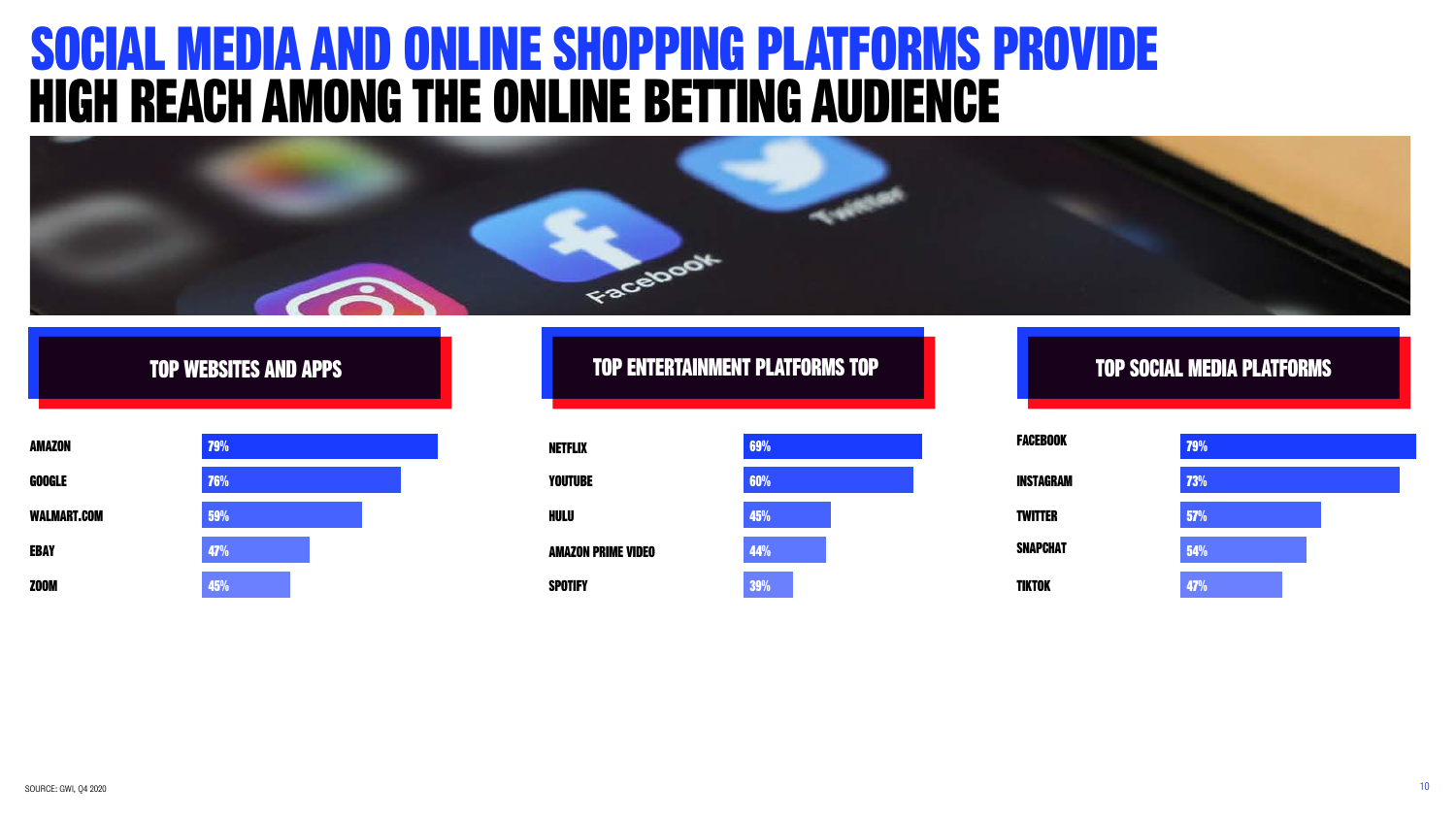

# MEDIA PLANNING INSIGHTS

### The largest sporting events only happen once a year, which requires an escape from old practices and conventions.

Consistent testing is key to success within the sports betting space to ensure that inventory is varied and achieve scale.



### During high interest time periods within the market, we see increases in organic traffic and competition.

Increased monitoring with a variety of tools secures efficiency and allows media to optimize towards top performing partners, capitalizing on the fervor of the sporting events successfully.



### HOW TO DRIVE EFFICIENCY AND<br>MAXIMIZE YOUR SCALE

### Media delivery can be as important as achieving scale or driving conversions.

Strategically flighting media around specific games, high intent weekends, and assuring creative is weighted accordingly helps to manage our spend and allows us to drive the most efficient conversions.

It is both important and strategic to surround yourself within a cultural moment, and nowhere is this more Important than within the world of sports betting.

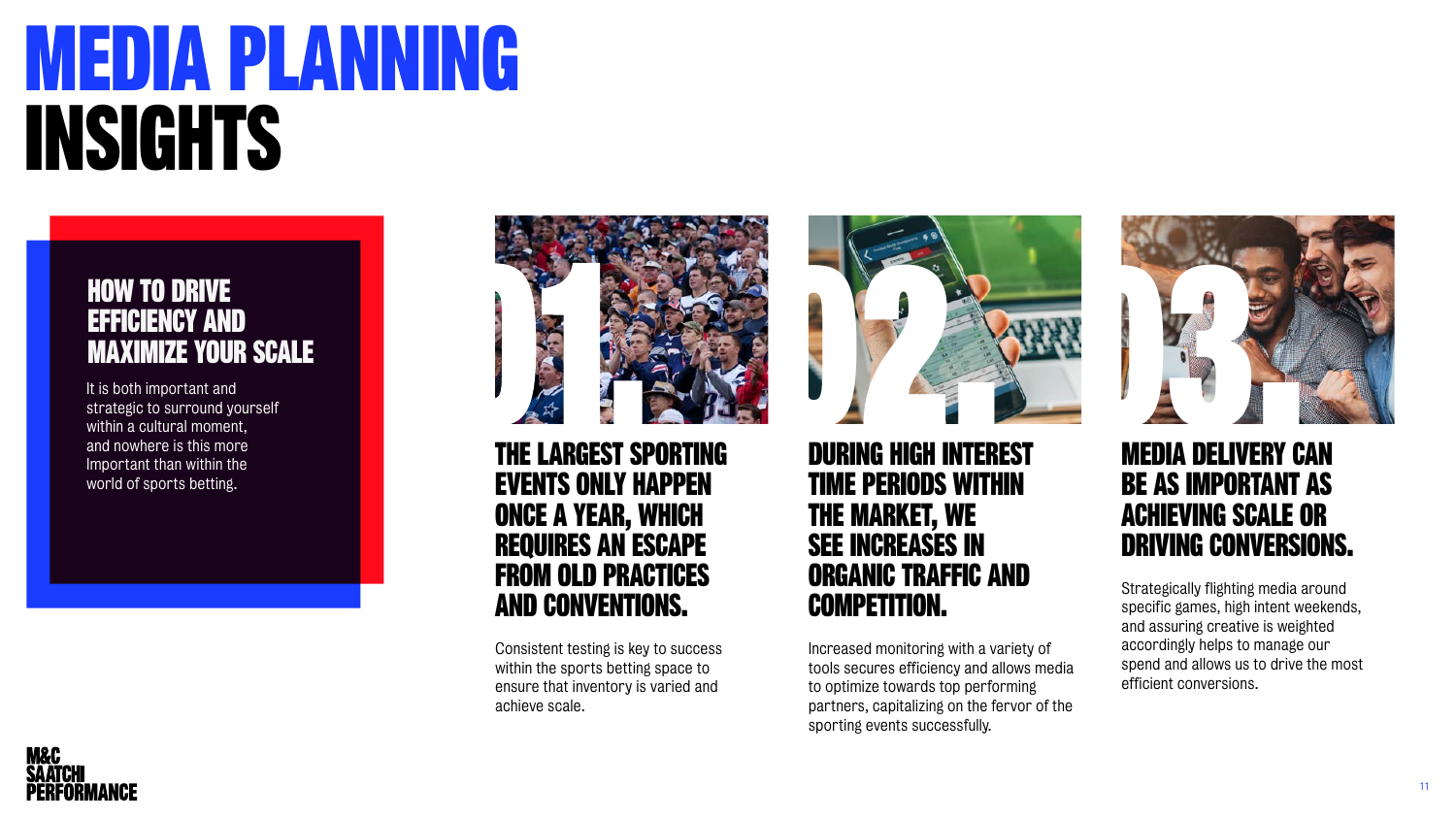

# <span id="page-12-0"></span>DISCLAIMER

Gambling can become an addiction. Users of gambling sites must understand there is no guarantee of winning, the loss of money is always a possibility and you are responsible for any losses. We are not responsible for the loss of money while gambling. Those with a gambling addiction should not ignore their problem. If you or someone you know has a gambling addiction or is having problems managing their gambling, contact an American addiction center that includes treatment for gambling problems. The National Council for Problem Gambling (NCPG) offers support and counselling referrals that may help you through personal, gaming-related issues. The NCPG operates a 24-hour confidential toll-free helpline that you can reach by phone or text at 1-800-522-4700 or chat at ncpgambling.org/chat.

Iowa residents with additional concerns about managing gambling can contact the Iowa Gambling Treatment Program at 1-800-BETS-OFF.

In the United States gambling is illegal in many US states and restrictions such as age are in place. Illegal gambling is a misdemeanor that carries penalties in the USA.

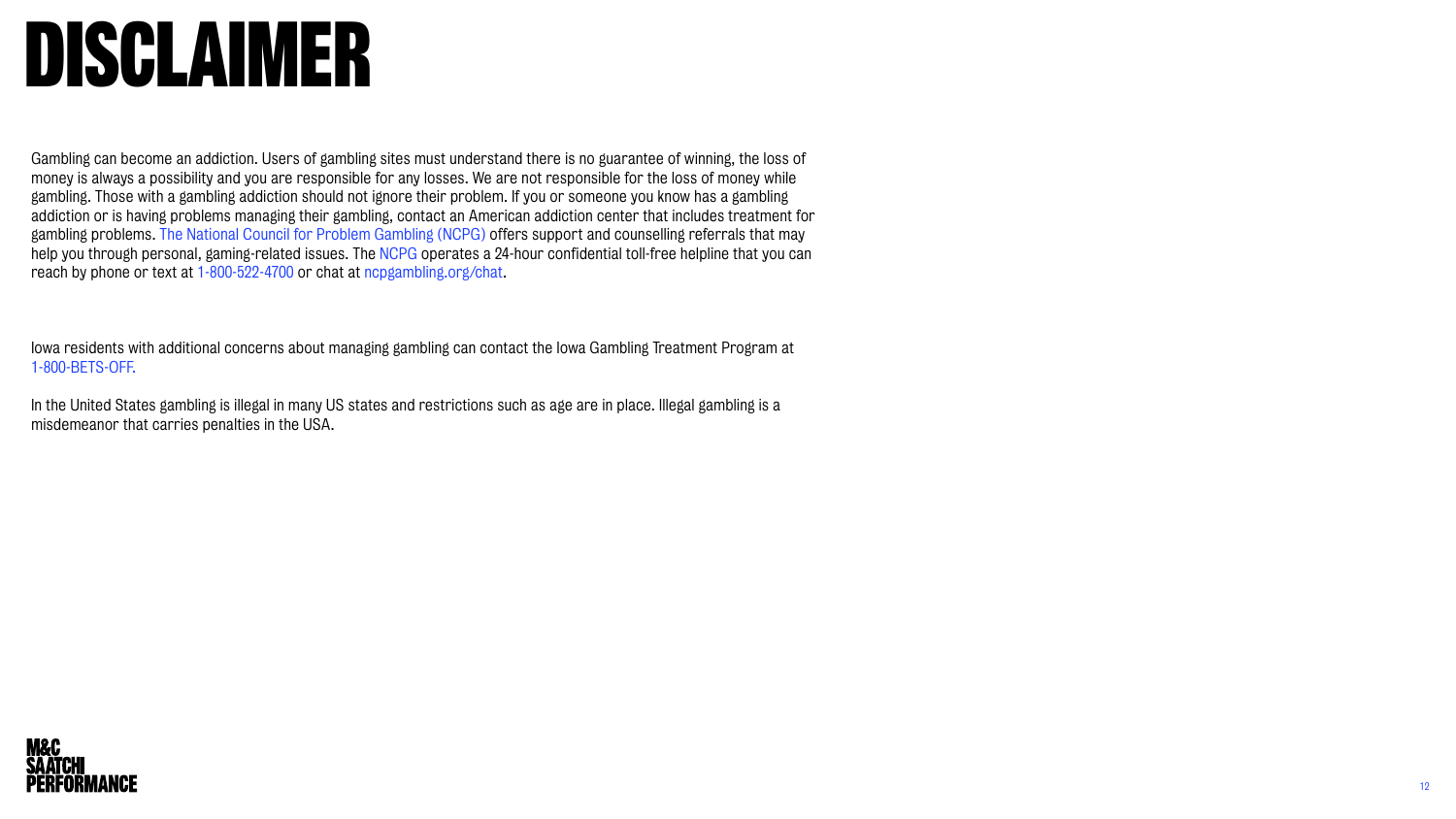

# PARTNERING WITH M&C SAATCHI PERFORMANCE

No one can accuse us of standing still - our industry is advertising and we are operating in an environment of constant turmoil. Our global teams - made up of planning, buying, search & social, app store optimization, and programmatic experts - combine their skill sets to ensure the most efficient use of client budget by preventing an overlap of deliverables across channels.

By leveraging all assets within our control, we improve efficiencies and deliver growth across the digital spectrum, from the initial creative touchpoint through to the optimization of customer journeys with the clients' product.



DISPLAY PAID SOCIAL PROGRAMMATIC REMARKETING PAID SEARCH ASO AFFILIATES CREATIVE

# [TALK TO US!](mailto:ny%40mcsaatchiperformance.com?subject=)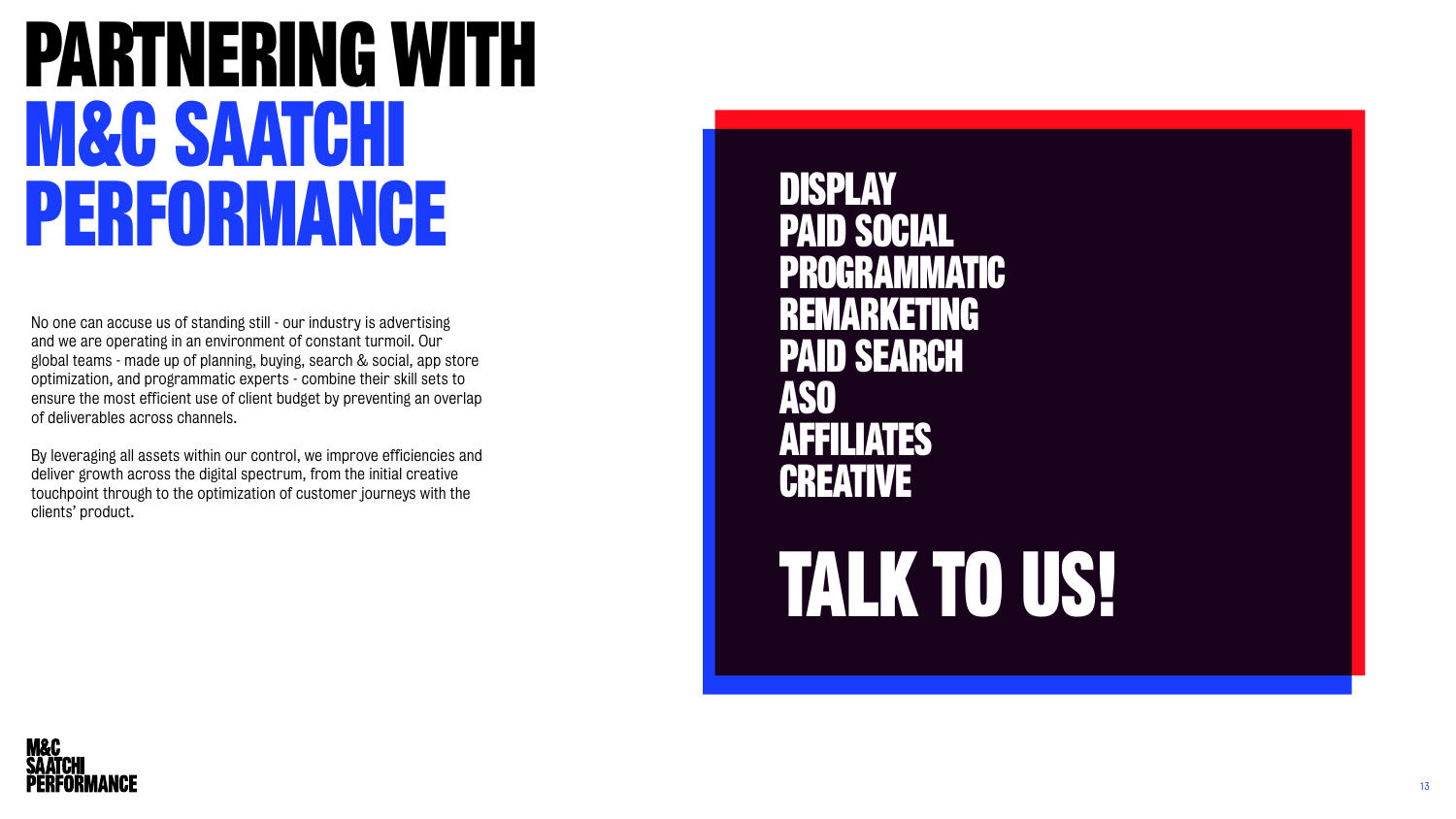# PEOPLE WITH PERSONALITY AND